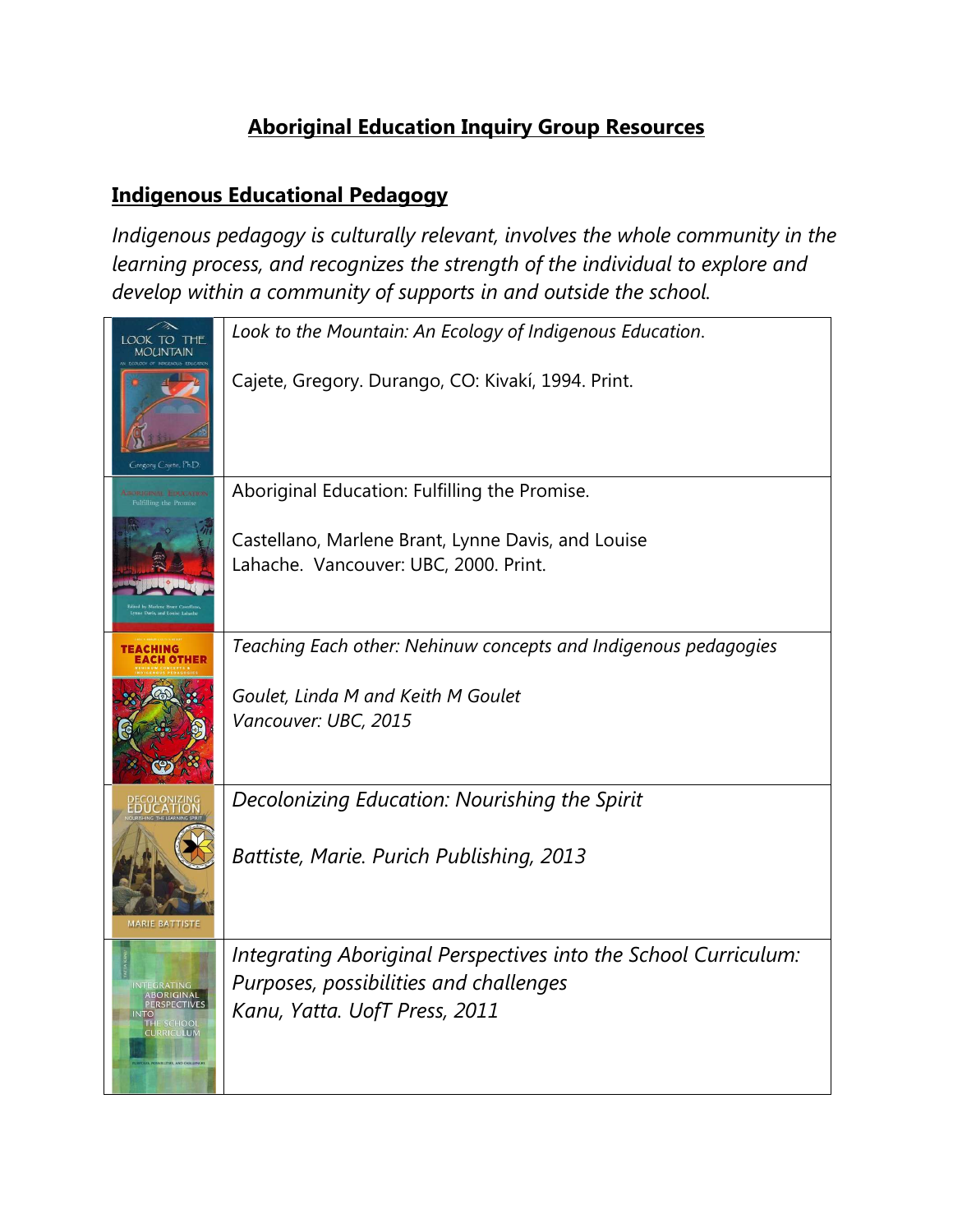

*Approaches to Aboriginal Education in Canada. Searching for Solutions Widdowson, Francis Ed. Brusch Education, 2014* 

## **Residential School Dialogues**

*The legacy of residential school affects dialogues between the aboriginal community, schools and teachers today. This dialogue is necessary to understand the reluctance of some aboriginal peoples to engage in educational institutions.*

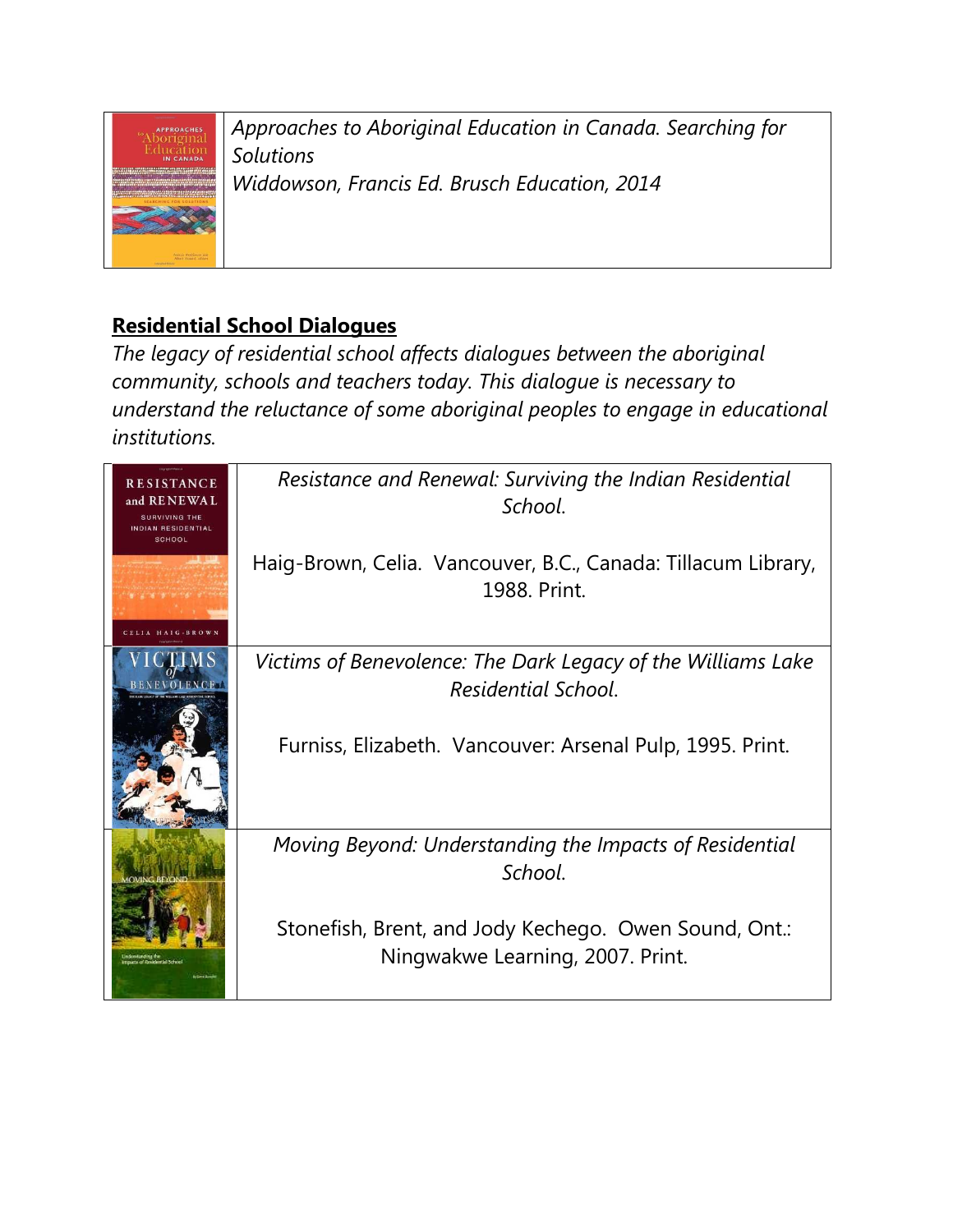

# **Aboriginal Peoples, Government and Settlement**

*These resources help outline aboriginal issues across Canada* 

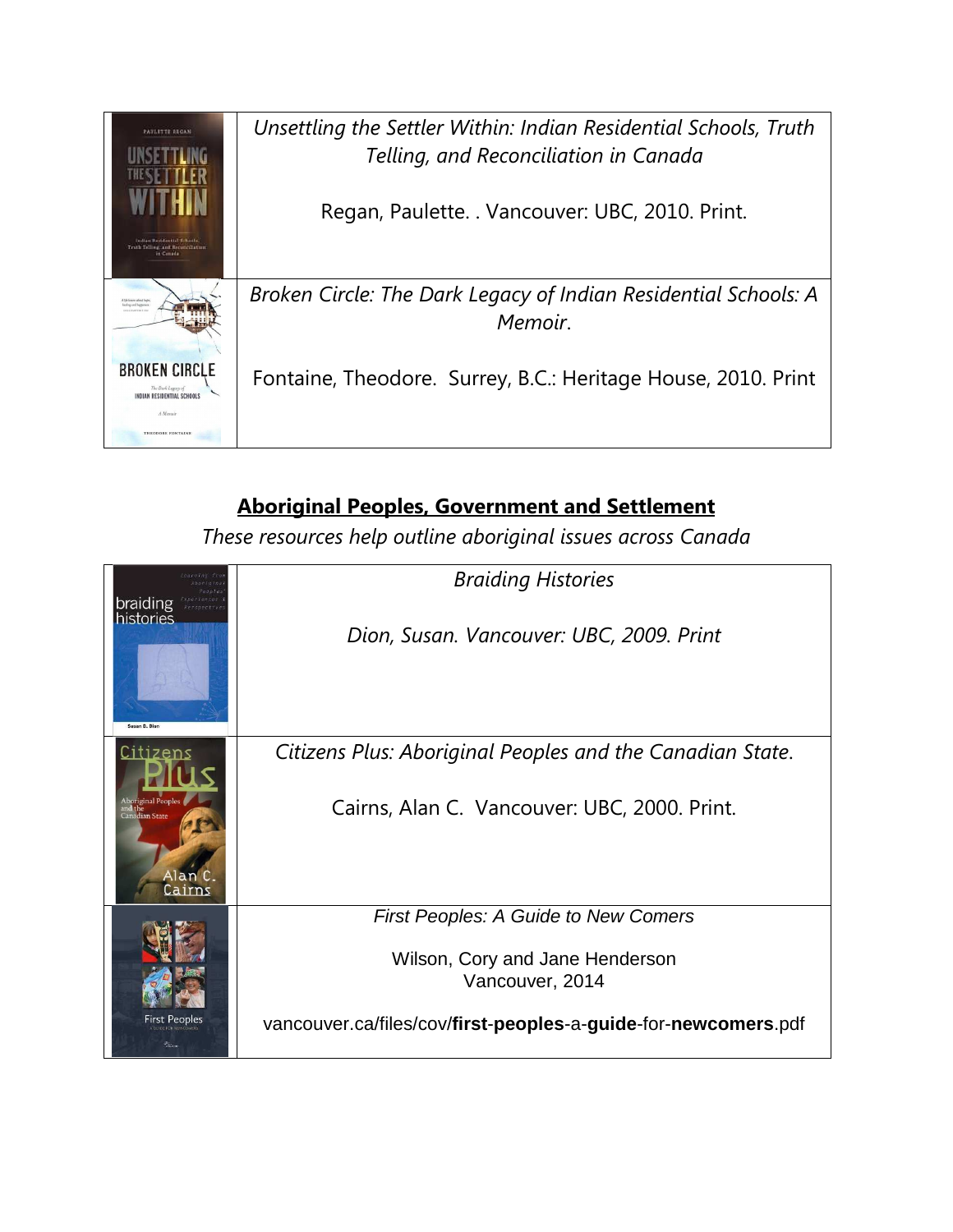| <b>CONVENIEN1</b><br>COUNT OF NATIVE PEOPLE IN NORT<br><b>THOMAS KING</b>                                            | The Inconvenient Indian: The curious Account of Native People in<br><b>North America</b><br>Thomas King<br>Anchor Canada, 2012 |
|----------------------------------------------------------------------------------------------------------------------|--------------------------------------------------------------------------------------------------------------------------------|
| z<br>First<br>Nations<br>101<br>tons of stuff you need<br>to know about<br><b>First Nations people</b><br>Lynda Gray | First Nations 101: Tons of stuff you need to know about first nations<br>people<br>Grey, Lynda. Adaawx Publishing, 2011        |

### Academic Articles:

Jean Barman, "Schooled for Inequality: The Education of British Columbia Aboriginal Children," in Jean Barman, Neil Sutherland, and J.Donald Wilson, eds., *Children, Teachers and Schools in the History of British Columbia* (Calgary: 1995), pp.57-80

## **Online and Video Resources:**

Dion, S. (July 2012). "Introducing and disrupting the perfect stranger". Vimeo-Https://Vimeo.com/59543958

Tait, L. (October 2013), "Changing Results for young readers: Laura Tait, First Peoples Principles of Learning:". Youtube.

CBC: 8th Fire Series: http://www.cbc.ca/8thfire/aboriginal101.html

Audio Legends: www.cbc.ca/aboriginal/legends\_project.html

Thomas King "The Truth about Stories": Massey Lecture Series

http://www.cbc.ca/radio/ideas/the-2003-cbc-massey-lectures-the-truth-about-stories-a-nativenarrative-1.2946870